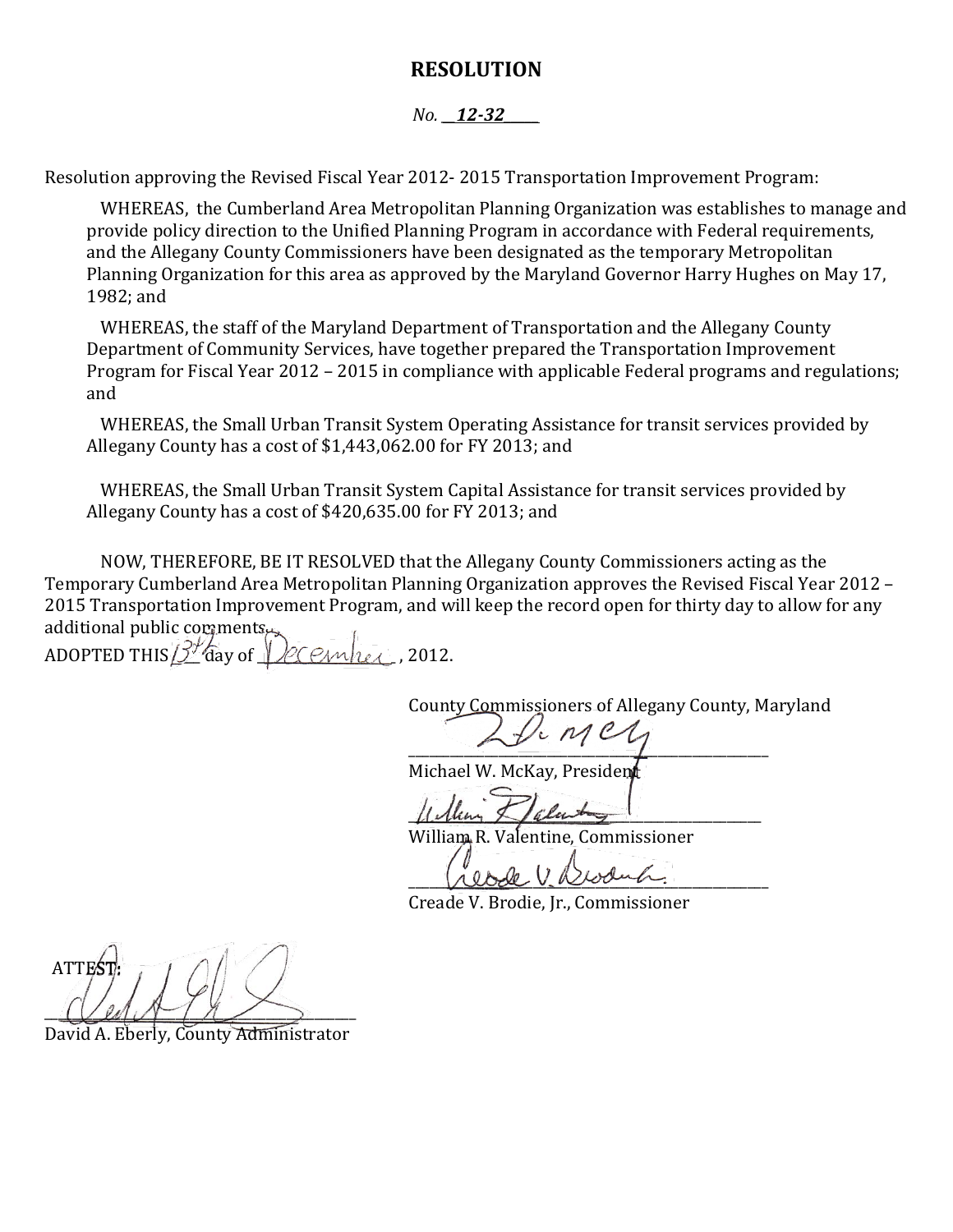## **CUMBERLAND METROPOLITAN PLANNING ORGANIZATION FY 2012-2015 TRANSPORTATION IMPROVEMENT PROGRAM OPERATING**

| Project Code    | <i>STIP#</i>                                                                                         |
|-----------------|------------------------------------------------------------------------------------------------------|
|                 | <b>Small Urban Transit System</b>                                                                    |
|                 | <b>Project Name</b> (Allegany County Transit)                                                        |
|                 | <i>Improvement Description</i> Operating Assistance for transit services provided by Allegany County |
|                 | Responsible Agency MDOT/MTA                                                                          |
| Funding         | Variable<br>Various<br>Ratio                                                                         |
| <b>Comments</b> | Adding remainder of FY 2013 obligations not already counted in the FY 2012 Column                    |

| Funding<br><b>Type</b> | Funding<br>Source | FY 2012                  | FY 2013   | FY 2014                  | FY 2015   | FY 2012- FY<br>2015 |  |  |  |
|------------------------|-------------------|--------------------------|-----------|--------------------------|-----------|---------------------|--|--|--|
| Section<br>5307        | Federal           | 473,022                  | 571,181   | 571,181                  | 571,181   | 2,186,565           |  |  |  |
|                        | <b>State</b>      | 159,133                  | 246,251   | 246,251                  | 246,251   | 897,886             |  |  |  |
|                        | Local             | 313,889                  | 325,940   | 325,940                  | 325,940   | 1,291,709           |  |  |  |
|                        |                   |                          |           |                          |           |                     |  |  |  |
| Section<br>5311        | Federal           | $\overline{\phantom{a}}$ | 3,190     | 3,190                    | 3,190     | 9,570               |  |  |  |
|                        | <b>State</b>      | 3190                     | -         | $\overline{\phantom{a}}$ |           | 3,190               |  |  |  |
|                        | Local             | $\overline{\phantom{a}}$ | 3,190     | 3,190                    | 3,190     | 9,570               |  |  |  |
|                        |                   |                          |           |                          |           |                     |  |  |  |
| <b>SSTAP</b>           | Federal           | -                        | -         | $\overline{\phantom{a}}$ |           |                     |  |  |  |
|                        | <b>State</b>      | 3,190                    | 141,544   | 141,544                  | 141,544   | 427,822             |  |  |  |
|                        | Local             | -                        | 151,766   | 151,766                  | 151,766   | 455,298             |  |  |  |
|                        |                   |                          |           |                          |           |                     |  |  |  |
| Total                  |                   | 952,424                  | 1,443,062 | 1,443,062                | 1,443,062 | 5,281,610           |  |  |  |

MPO Approval